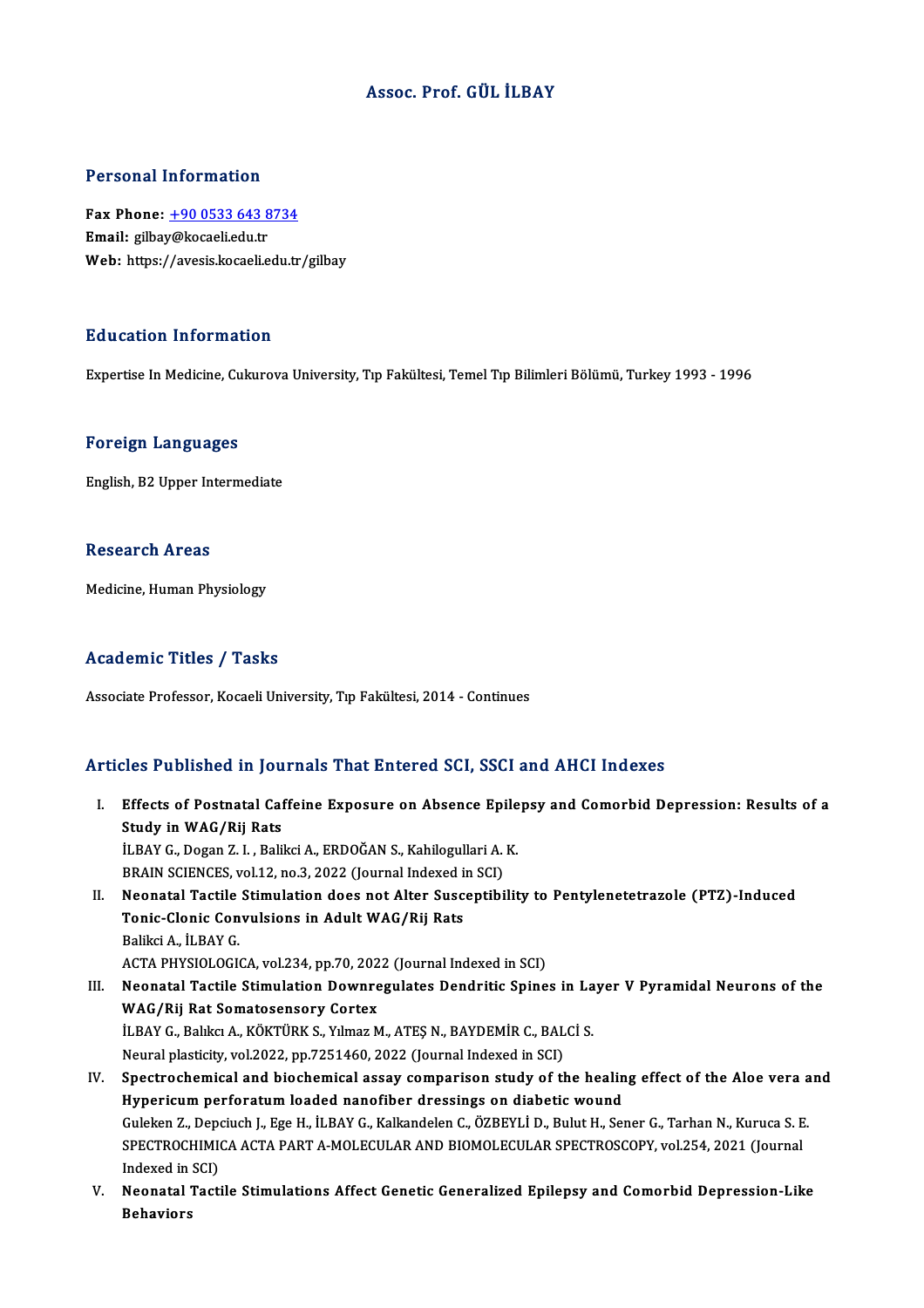BalikciA., İlbayG.,AteşN. Balikci A., İlbay G., Ateş N.<br>FRONTIERS IN BEHAVIORAL NEUROSCIENCE, vol.14, 2020 (Journal Indexed in SCI)<br>Analysis of nat blood plasma unan aqute opilantis seizunes by infranad and VI. Analysis of rat blood plasma upon acute epileptic seizures by infrared spectroscopy with FRONTIERS IN E<br>Analysis of rat<br>chemometrics<br>Turker Kave S Turker-Kaya S., İlbayG. VIBRATIONAL SPECTROSCOPY, vol.109, 2020 (Journal Indexed in SCI) Turker-Kaya S., İlbay G.<br>VIBRATIONAL SPECTROSCOPY, vol.109, 2020 (Journal Indexed in SCI)<br>VII. The Effects of Neonatal Tactile Stimulation and Deep Touch Pressure on Absence Epilepsy and<br>Comorbid Donression Like Pehavi VIBRATIONAL SPECTROSCOPY, vol.109, 2020 (Journal Indexed in SCI)<br>The Effects of Neonatal Tactile Stimulation and Deep Touch Pressure on Absence Epilepsy a<br>Comorbid Depression Like Behaviors in Adult Wistar-Albino-Glaxo Rij The Effects of Neonatal 1<br>Comorbid Depression Li<br>Balikci A., İLBAY G., ATEŞ N.<br>ACTA PHYSIOLOCICA vol 23 Comorbid Depression Like Behaviors in Adult Wistar-Albino-Glaxo Rijswijk (Wag/Rij) Rats<br>Balikci A., İLBAY G., ATEŞ N.<br>ACTA PHYSIOLOGICA, vol.225, pp.20-21, 2018 (Journal Indexed in SCI) Balikci A., İLBAY G., ATEŞ N.<br>ACTA PHYSIOLOGICA, vol.225, pp.20-21, 2018 (Journal Indexed in SCI)<br>VIII. The Effects of Neonatal Caffeine Administration on Absence Epilepsy and Brain Tissue Membranes<br>20 Adult Wistor ACTA PHYSIOLOGICA, vol.225, pp.20-21, 2018 (Journal Indexed<br>The Effects of Neonatal Caffeine Administration on Abse<br>on Adult Wistar - Albino -Glaxo Rijswijk (Wag/Rij) Rats<br>Dogan 7, L. il PAY C. Kove S.T., Poliksi A. ATES N The Effects of Neonatal Caffeine Administration<br>Adult Wistar - Albino -Glaxo Rijswijk (Wa<sub>i</sub><br>Dogan Z. I. , İLBAY G., Kaya S. T. , Balikci A., ATEŞ N.<br>ACTA PHYSIQI QCICA val 225. np.20.2018 (Journa on Adult Wistar - Albino -Glaxo Rijswijk (Wag/Rij) Rats<br>Dogan Z. I. , İLBAY G., Kaya S. T. , Balikci A., ATEŞ N.<br>ACTA PHYSIOLOGICA, vol.225, pp.20, 2018 (Journal Indexed in SCI)<br>Side Effects of Convulsive Seigures and Anti Dogan Z. I. , İLBAY G., Kaya S. T. , Balikci A., ATEŞ N.<br>ACTA PHYSIOLOGICA, vol.225, pp.20, 2018 (Journal Indexed in SCI)<br>IX. Side-Effects of Convulsive Seizures and Anti-Seizure Therapy on Bone in a Rat Model of Epilepsy<br> ACTA PHYSIOLOGICA, vol.225, pp.20, 2018 (Journal Index<br>Side-Effects of Convulsive Seizures and Anti-Seizur<br>Ustaoglu S. G. , EVİS Z., İLBAY G., Boskey A. L. , Severcan F.<br>APRLIED SPECTROSCOPY, vol.72, ne 5, np.699, 705, 201 Side-Effects of Convulsive Seizures and Anti-Seizure Therapy on Bone in<br>Ustaoglu S. G. , EVİS Z., İLBAY G., Boskey A. L. , Severcan F.<br>APPLIED SPECTROSCOPY, vol.72, no.5, pp.689-705, 2018 (Journal Indexed in SCI)<br>Preventio Ustaoglu S. G. , EVİS Z., İLBAY G., Boskey A. L. , Severcan F.<br>APPLIED SPECTROSCOPY, vol.72, no.5, pp.689-705, 2018 (Journal Indexed in SCI)<br>X. Prevention of Epineural Fibrosis in Rats by Local Administration of Mitomycin APPLIED SPECTROSCOPY, vol.72, no.<br>Prevention of Epineural Fibrosis<br>Vural E., Yilmaz M., Ilbay K., İLBAY G.<br>TURKEN NEUROSURCERY vol.26, no Prevention of Epineural Fibrosis in Rats by Local Administration of Mitor<br>Vural E., Yilmaz M., Ilbay K., İLBAY G.<br>TURKISH NEUROSURGERY, vol.26, no.2, pp.291-296, 2016 (Journal Indexed in SCI)<br>Investigation of Compositional Vural E., Yilmaz M., Ilbay K., İLBAY G.<br>TURKISH NEUROSURGERY, vol.26, no.2, pp.291-296, 2016 (Journal Indexed in SCI)<br>XI. Investigation of Compositional, Structural, and Dynamical Changes of Pentylenetetrazol-Induced<br>Seizu TURKISH NEUROSURGERY, vol.26, no.2, pp.291-296, 2016 (Journal Indexed in SCI) Turker S., İLBAY G., Severcan M., Severcan F. Seizures on a Rat Brain by FT-IR Spectroscopy<br>Turker S., İLBAY G., Severcan M., Severcan F.<br>ANALYTICAL CHEMISTRY, vol.86, no.3, pp.1395-1403, 2014 (Journal Indexed in SCI)<br>Migration of a Lumbar Bod to Bostoriar Sagral Bogi Turker S., İLBAY G., Severcan M., Severcan F.<br>ANALYTICAL CHEMISTRY, vol.86, no.3, pp.1395-1403, 2014 (Journal Indexed in SCI)<br>XII. Migration of a Lumbar Rod to Posterior Sacral Region: An Extremely Unusual Complication ANALYTICAL CHEM<br>Migration of a Lu<br>Instrumentation<br><sup>Ilhov K.</sup> Yasa N. <sup>it I</sup> Migration of a Lumbar Rod to<br>Instrumentation<br>Ilbay K., Yasa N., İLBAY G., ETUŞ V.<br>IQUPNAL OF NEUPOLOCICAL SCIE Instrumentation<br>Ilbay K., Yasa N., İLBAY G., ETUŞ V.<br>JOURNAL OF NEUROLOGICAL SCIENCES-TURKISH, vol.31, no.1, pp.209-212, 2014 (Journal Indexed in SCI) Ilbay K., Yasa N., İLBAY G., ETUŞ V.<br>JOURNAL OF NEUROLOGICAL SCIENCES-TURKISH, vol.31, no.1, pp.209-212, 2014 (Journal Indexed in S. Epileptic seizures induce structural and functional alterations on brain tissue membranes TURNAL OF NEUROLOGICAL SCIENCES-TUR<br>Epileptic seizures induce structural and<br>Turker S., Severcan M., İLBAY G., Severcan F.<br>Bioshimisa et Bionhysisa Asta , Biomamhnan Epileptic seizures induce structural and functional alterations on brain tissue membranes<br>Turker S., Severcan M., İLBAY G., Severcan F.<br>Biochimica et Biophysica Acta - Biomembranes, vol.1838, no.12, pp.3088-3096, 2014 (Jou Turker S., Severcan M., İLBAY G., Severcan F.<br>Biochimica et Biophysica Acta - Biomembranes, vol.1838, no.12, pp.3088-3096, 2014 (Journal Indexed in SCI<br>Expanded) Biochimica et Biophysica Acta - Biomembranes, vol.1838, no.12, pp.3088-3096, 2014 (Journal Indexed in S<br>Expanded)<br>XIV. Investigation of the effects of different epileptic activities on cell membrane proteins reveals<br>diagno Expanded)<br>Investigation of the effe<br>diagnostic information<br>Turker S. Seversen M. <sup>Ube</sup> Investigation of the effects of differen<br>diagnostic information<br>Turker S., Severcan M., Ilbay G., Severcan F.<br>AMINO ACIDS vol 41, 2011 (Journal Indove diagnostic information<br>Turker S., Severcan M., Ilbay G., Severcan F.<br>AMINO ACIDS, vol.41, 2011 (Journal Indexed in SCI) XV. Effect of pentylenetetrazole and sound stimulation induced single and repeated convulsive seizures AMINO ACIDS, vol.41, 2011 (Journal Indexed in SCI)<br>Effect of pentylenetetrazole and sound stimulation induced single and repeated c<br>on the MDA, GSH and NO levels, and SOD activities in rat liver and kidney tissues<br>pit LiQČ DİLLİOĞLUGİL M. Ö. , Kir H., Demir C., İLBAY G., ŞAHİN D., DİLLİOĞLUGİL Ö., Bambal G., Mekik H., ATEŞ N.<br>BRAIN RESEARCH BULLETIN, vol.83, no.6, pp.356-359, 2010 (Journal Indexed in SCI) on the MDA, GSH and NO levels, and SOD activities in rat liver and kidney tis<br>DİLLİOĞLUGİL M. Ö., Kir H., Demir C., İLBAY G., ŞAHİN D., DİLLİOĞLUGİL Ö., Bambal G.<br>BRAIN RESEARCH BULLETIN, vol.83, no.6, pp.356-359, 2010 (Jo DİLLİOĞLUGİL M. Ö. , Kir H., Demir C., İLBAY G., ŞAHİN D., DİLLİOĞLUGİL Ö., Bambal G., Mekik H., ATEŞ N.<br>BRAIN RESEARCH BULLETIN, vol.83, no.6, pp.356-359, 2010 (Journal Indexed in SCI)<br>XVI. Diagnosis of Airway Obstruc **BRAIN RES<br>Diagnosis<br>Machines<br>SAHIN D. L** Diagnosis of Airway Obstruction or Restrictive<br>Machines<br>ŞAHİN D., Ubeyli E. D. , İLBAY G., Sahin M., Yasar A. B.<br>JOUPNAL OE MEDICAL SYSTEMS .val 34. nə 5. np 967 Machines<br>ŞAHİN D., Ubeyli E. D. , İLBAY G., Sahin M., Yasar A. B.<br>JOURNAL OF MEDICAL SYSTEMS, vol.34, no.5, pp.967-973, 2010 (Journal Indexed in SCI) \$AHİN D., Ubeyli E. D. , İLBAY G., Sahin M., Yasar A. B.<br>JOURNAL OF MEDICAL SYSTEMS, vol.34, no.5, pp.967-973, 2010 (Journal Indexed in SCI)<br>XVII. Recurrent Neural Networks for Diagnosis of Carpal Tunnel Syndrome Using Findings<br>Ilbay K., Ubeyli E. D., İLBAY G., Budak F. Recurrent Neural Networks for Dia<br>Findings<br>Ilbay K., Ubeyli E. D. , İLBAY G., Budak F.<br>JOUPNAL OE MEDICAL SYSTEMS .val 34 Findings<br>Ilbay K., Ubeyli E. D. , İLBAY G., Budak F.<br>JOURNAL OF MEDICAL SYSTEMS, vol.34, no.4, pp.643-650, 2010 (Journal Indexed in SCI)<br>Differentiation of Tute Subtunes of Adult Hydrosenbalus by Mixtune of Eunerts Ilbay K., Ubeyli E. D. , İLBAY G., Budak F.<br>JOURNAL OF MEDICAL SYSTEMS, vol.34, no.4, pp.643-650, 2010 (Journal Indexed in SCI)<br>XVIII. Differentiation of Two Subtypes of Adult Hydrocephalus by Mixture of Experts JOURNAL OF MEDICAL SYSTEMS, vol.34, no.4, pp.643<br>Differentiation of Two Subtypes of Adult Hydro<br>Ubeyli E. D. , Ilbay K., İLBAY G., ŞAHİN D., AKANSEL G.<br>JOURNAL OF MEDICAL SYSTEMS vol.34, no.3, np.321 Differentiation of Two Subtypes of Adult Hydrocephalus by Mixture of Experts<br>Ubeyli E. D. , Ilbay K., İLBAY G., ŞAHİN D., AKANSEL G.<br>JOURNAL OF MEDICAL SYSTEMS, vol.34, no.3, pp.281-290, 2010 (Journal Indexed in SCI)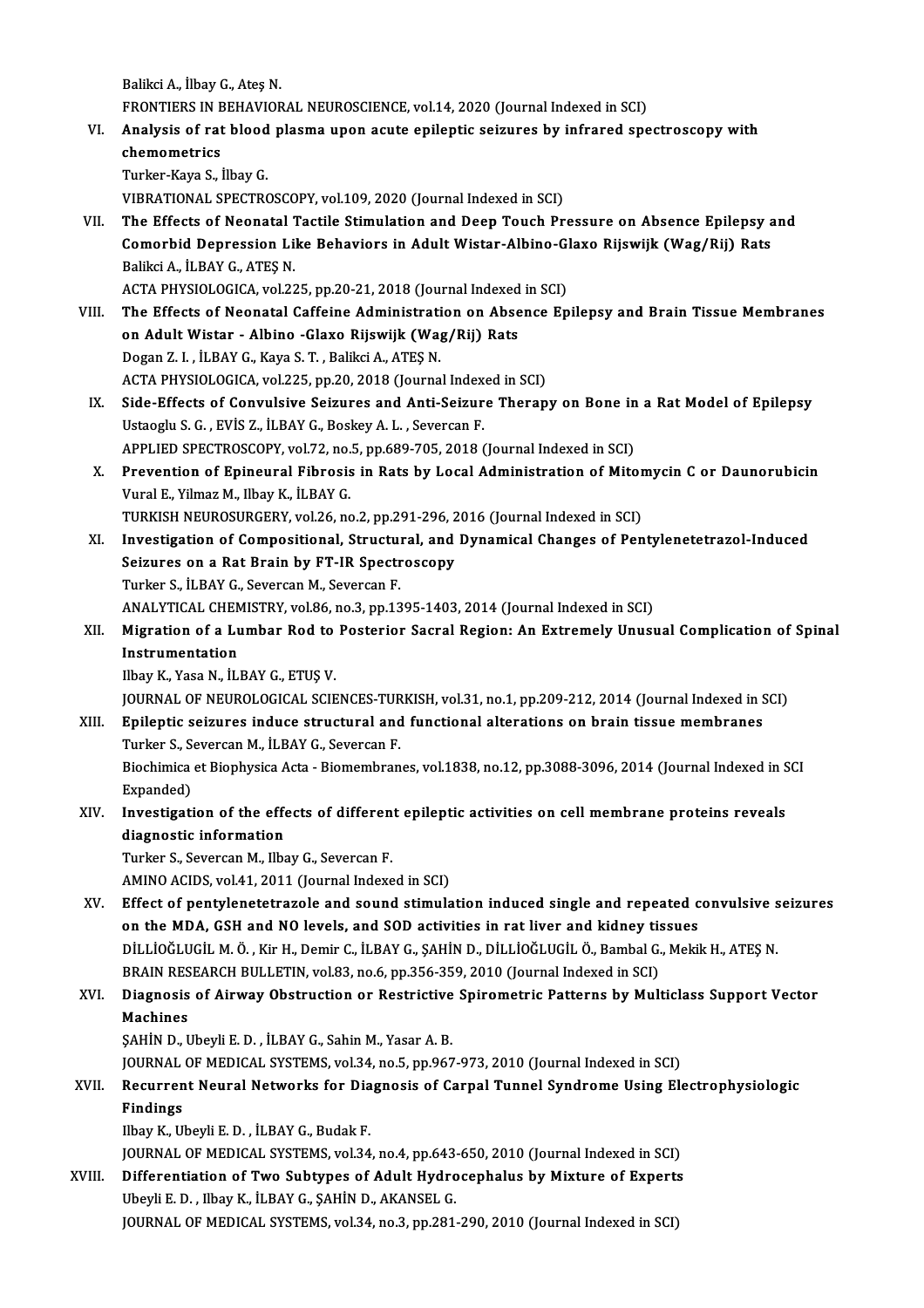| XIX.         | Analysis of spike-wave discharges in rats using discrete wavelet transform                                            |
|--------------|-----------------------------------------------------------------------------------------------------------------------|
|              | Ubeyli E. D., Ilbay G., ŞAHİN D., ATEŞ N.                                                                             |
|              | COMPUTERS IN BIOLOGY AND MEDICINE, vol.39, no.3, pp.294-300, 2009 (Journal Indexed in SCI)                            |
| XX.          | Vagus Nerve Stimulation Suppresses Generalized Seizure Activity and Seizure-Triggered Postictal                       |
|              | Cardiac Rhythm Changes in Rats                                                                                        |
|              | ŞAHİN D., İLBAY G., Imal M., Bozdogan O., ATEŞ N.                                                                     |
|              | PHYSIOLOGICAL RESEARCH, vol.58, no.3, pp.345-350, 2009 (Journal Indexed in SCI)                                       |
| XXI.         | Immunocytochemistry of neuron specific enolase (NSE) in the rat brain after single and repeated<br>epileptic seizures |
|              | Yardimoglu M., Ilbay G., DALÇIK C., DALÇIK H., ŞAHİN D., ATEŞ N.                                                      |
|              | INTERNATIONAL JOURNAL OF NEUROSCIENCE, vol.118, no.7, pp.981-993, 2008 (Journal Indexed in SCI)                       |
| XXII.        | Effects of the adenosinergic neuromodulatory system on absence epilepsy and cerebrovascular                           |
|              | permeability                                                                                                          |
|              | Sahin D., Ilbay G., Ates N.                                                                                           |
|              | ACTA PHARMACOLOGICA SINICA, vol.27, pp.112, 2006 (Journal Indexed in SCI)                                             |
| XXIII.       | Suppression of generalized seizures activity by intrathalamic 2-chloroadenosine application                           |
|              | Ates N., Ilbay G., Sahin D.                                                                                           |
|              | EXPERIMENTAL BIOLOGY AND MEDICINE, vol.230, no.7, pp.501-505, 2005 (Journal Indexed in SCI)                           |
| XXIV.        | Topical application of mitomycin C prevents epineural scar formation in rats                                          |
|              | Ilbay K., Etus V., Yildiz K., Ilbay G., Ceylan S.                                                                     |
|              | NEUROSURGICAL REVIEW, vol.28, no.2, pp.148-153, 2005 (Journal Indexed in SCI)                                         |
| XXV.         | Theophylline, a methylxanthine derivative, suppresses absence epileptic seizures in WAG/Rij rats                      |
|              | Ates N., Sahin D., Ilbay G.                                                                                           |
| <b>XXVI</b>  | EPILEPSY & BEHAVIOR, vol.5, no.5, pp.645-648, 2004 (Journal Indexed in SCI)                                           |
|              | Changes in blood-brain barrier permeability during hot water-induced seizures in rats                                 |
|              | Ilbay G., Sahin D., Ates N.                                                                                           |
|              | NEUROLOGICAL SCIENCES, vol.24, no.4, pp.232-235, 2003 (Journal Indexed in SCI)                                        |
| <b>XXVII</b> | Changes in the blood-brain barrier permeability and in the brain tissue trace element                                 |
|              | concentrations after single and repeated pentylenetetrazole-induced seizures in rats<br>Sahin D., Ilbay G., Ates N.   |
|              | PHARMACOLOGICAL RESEARCH, vol.48, no.1, pp.69-73, 2003 (Journal Indexed in SCI)                                       |
| XXVIII.      | Effects of adenosine administration on spike-wave discharge frequency in genetically epileptic rats.                  |
|              | Ilbay G., Sahin D., Karson A., Ates N.                                                                                |
|              | Clinical and experimental pharmacology & physiology, vol.28, no.8, pp.643-6, 2001 (Journal Indexed in SCI             |
|              | Expanded)                                                                                                             |
| XXIX.        | Blood pressure and vascular reactivity to endothelin-1, phenylephrine, serotonin, KCI and                             |
|              | acetylcholine following chronic alcohol consumption in vitro                                                          |
|              | Utkan T., Yıldız F., Ilbay G., Ozdemırcı S., Erden B. F., Gacar N., Ulak G.                                           |
|              | FUNDAMENTAL & CLINICAL PHARMACOLOGY, vol.15, pp.157-165, 2001 (Journal Indexed in SCI)                                |
| XXX.         | Blood pressure and vascular reactivity to endothelin-1, phenylephrine, serotonin, KCl and                             |
|              | acetylcholine following chronic alcohol consumption in vitro.                                                         |
|              | Utkan T., Yildiz F., Ilbay G., Ozdemirci S., Erden B. F., Gacar N., Ulak G.                                           |
|              | Fundamental & clinical pharmacology, vol.15, pp.157-65, 2001 (Journal Indexed in SCI)                                 |
| XXXI.        | Absence epilepsy and regional blood-brain barrier permeability: The effects of pentylenetetrazole-                    |
|              | induced convulsions                                                                                                   |
|              | Ates N., Esen N., Ilbay G.                                                                                            |
|              | PHARMACOLOGICAL RESEARCH, vol.39, no.4, pp.305-310, 1999 (Journal Indexed in SCI)                                     |
|              |                                                                                                                       |

# Articles Published in Other Journals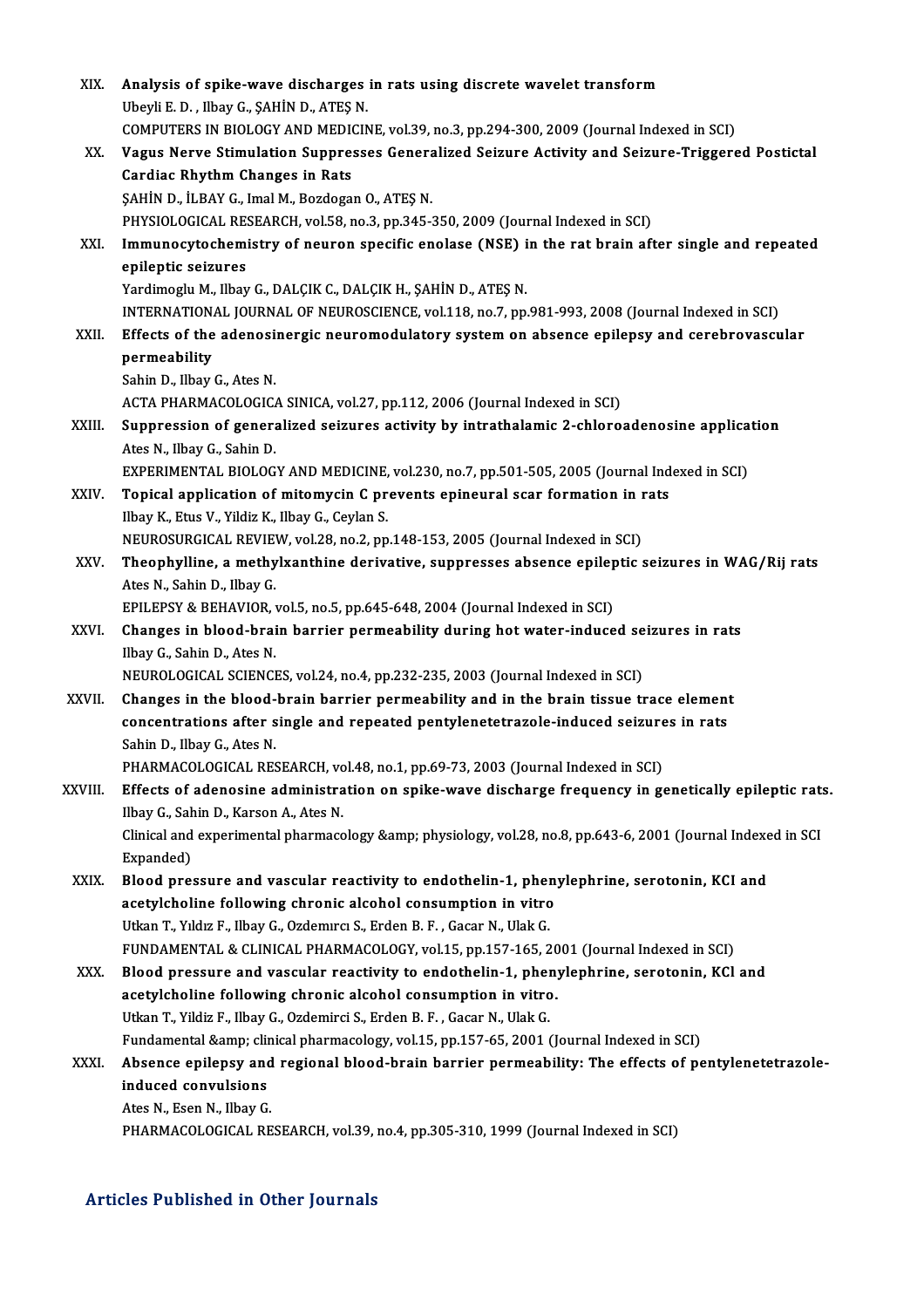- I. Botulinum toxin in the treatment of lingual dystonia induced by speaking<br>RUDAKE, Ardin E. Koskare A. H. BAX.C **Botulinum toxin in the treatment of<br>BUDAK F., Aydin E., Koçkaya A., İLBAY G.<br>Casa Banarta in Nauralagu, yal E. na 1. nu** Botulinum toxin in the treatment of lingual dystonia induced by speaking<br>BUDAK F., Aydin E., Koçkaya A., İLBAY G.<br>Case Reports in Neurology, vol.5, no.1, pp.18-20, 2013 (Refereed Journals of Other Institutions)<br>Light and E
- BUDAK F., Aydin E., Koçkaya A., İLBAY G.<br>Case Reports in Neurology, vol.5, no.1, pp.18-20, 2013 (Refereed Journals of Other Institutions)<br>II. Light and Electron Microscopic Examinations in the Hippocampus of the Rat Brain Case Reports in Neurology, vol.5, no.1, pp.18-20, 2013 (Refereed Journals<br>Light and Electron Microscopic Examinations in the Hippocampus<br>Induced Epileptic Seizures. Journal of Applied Biological Sciences<br>YAPDIMOČLU VILMAZ YARDIMOĞLU YILMAZ M., İLBAY G., KÖKTÜRK S., DURMAZ ONAR F., ŞAHİN D., ALKAN F., DALÇIK H. Induced Epileptic Seizures. Journal of Applied Biological Sciences<br>YARDIMOĞLU YILMAZ M., İLBAY G., KÖKTÜRK S., DURMAZ ONAR F., ŞAHİN D., ALKAN F., DALÇIK H.<br>Journal of applied Biological Sciences (JABS), vol.1, pp.97-106,
- III. Immunohistochemistry of neuron specific enolase NSE in the rat brain after single and repeated pentylenetetrazol PTZ induced epileptic seizures Journal of applied Biological Sciences (JABS), vol.1, pp.9<br>Immunohistochemistry of neuron specific enolase<br>pentylenetetrazol PTZ induced epileptic seizures<br>XARDIMOČLU VILMAZ M. İLRAY G. DALGIK G. DALGIK Immunohistochemistry of neuron specific enolase NSE in the rat brand pentylenetetrazol PTZ induced epileptic seizures<br>YARDIMOĞLU YILMAZ M., İLBAY G., DALÇIK C., DALÇIK H., ŞAHİN D., ATEŞ N.<br>End National Congress of Nouvess 5nd National Congress of Neuroscience (V.Ulusal Sinirbilimleri Kongresi, Neuroanatomy Abstract Book, vol.5, pp.23-24, 2006 (Other Refereed National Journals) YARDIMOĞLU YILMAZ M., İLBAY G., DALÇIK C., DAL<br>5nd National Congress of Neuroscience (V.Ulusal Si<br>pp.23-24, 2006 (Other Refereed National Journals)<br>Light and electron miarosconic examinations IV. Light and electron microscopic examinations in the hippocampus of the rat brain following epileptic<br>IV. Light and electron microscopic examinations in the hippocampus of the rat brain following epileptic<br>Coinunes
- pp.23-24,<br><mark>Light and</mark><br>seizures<br>v<u>appi</u>MO Light and electron microscopic examinations in the hippocampus of the rat brain follow<br>seizures<br>YARDIMOĞLU YILMAZ M., İLBAY G., KÖKTÜRK S., DURMAZ ONAR F., ŞAHİN D., ALKAN F., DALÇIK H.<br>End National Congress of Nouvessians

seizures<br>YARDIMOĞLU YILMAZ M., İLBAY G., KÖKTÜRK S., DURMAZ ONAR F., ŞAHİN D., ALKAN F., DALÇIK H.<br>5nd National Congress of Neuroscience (V.Ulusal Sinirbilimleri Kongresi, Neuroanatomy Abstract Book, vol.5,<br>pp.24, 2006 (Ot YARDIMOĞLU YILMAZ M., İLBAY G., KÖKTÜRK S.<br>5nd National Congress of Neuroscience (V.Ulusa<br>pp.24, 2006 (Other Refereed National Journals)<br>Effecte of granulogyte solony stimulating f 5nd National Congress of Neuroscience (V.Ulusal Sinirbilimleri Kongresi, Neuroanatomy Abstract Book,<br>pp.24, 2006 (Other Refereed National Journals)<br>V. Effects of granulocyte colony-stimulating factor (g-csf) on neutrophil

experimental obstructive jaundice. Effects of granulocyte colony-stimulating faces<br>experimental obstructive jaundice.<br>Aldemir B., Canturk Z., Ilbay G., Sahin D., Dulger M.<br>Wixel traume dergisi – Turkish jaunnal of traume

Ulusal travma dergisi = Turkish journal of trauma & emergency surgery : TJTES, vol.8, pp.137-41, 2002<br>(Refereed Journals of Other Institutions) Aldemir B., Canturk Z., Ilbay G., Sahin D., Dulger M. Ulusal travma dergisi = Turkish journal of trauma & emergency surgery : TJTES, vol.8, pp.137-4<br>(Refereed Journals of Other Institutions)<br>VI. Effects of granulocyte colony stimulating factor g csf on neutrophil phagocyt

- (Refereed Journals of Other Institutions)<br>Effects of granulocyte colony stime<br>experimental obstructive jaundice<br>ALDEMIR R. ILRAV G. SAHIN D. DÜLCI experimental obstructive jaundice<br>ALDEMİR B., İLBAY G., ŞAHİN D., DÜLGER M. experimental obstructive jaundice<br>ALDEMİR B., İLBAY G., ŞAHİN D., DÜLGER M.<br>Ulusal travma dergis, vol.8, pp.137-141, 2002 (Other Refereed National Journals)<br>Staraids for the spinal sord iniuries Spinal kord traumalarinda s
- VII. Steroids for the spinal cord injuries Spinal kord travmalarinda steroidler<br>Ilbay K., CEYLAN S., İLBAY G. Ulusal travma dergis, vol.8, p.<br>Steroids for the spinal co<br>Ilbay K., CEYLAN S., İLBAY G.<br>SENDROM, vol.9, p.o.7, p.o.45. SENDROM, vol.9, no.7, pp.45-48, 1997 (Refereed Journals of Other Institutions)

# Books&Book Chapters

ooks & Book Chapters<br>I. Neonatal Caffeine Administration Causes Biomolecular Alterations in Cerebellum Brain Region in<br>Reilentis Pets es & Book on<br>Neonatal Caffe<br>Epileptic Rats<br>Sentirk D. T<sup>im</sup> Neonatal Caffeine Administration<br>Epileptic Rats<br>Şentürk D., TÜRKER KAYA S., İLBAY G.<br>in: INSAC Academic Studies en Natural

Epileptic Rats<br>Şentürk D., TÜRKER KAYA S., İLBAY G.<br>in: INSAC Academic Studies on Natural and Engineering Sciences, Ruşen Aydın, Yıldızel Sadık, Editor, Gece Kitaplığı,<br>Ankara, pp.171-186, 2021 Şentürk D., TÜRKER KAYA<br>in: INSAC Academic Studies<br>Ankara, pp.171-186, 2021<br>Comparative Analysis ei

II. Comparative Analysis of Different Regions of Rat Brain Tissue by FT-IR Spectroscopy TÜRKER KAYA S., Dağcı K., Yıldırım D., Şentürk D., İLBAY G. in: ADVANCES IN HEALTH AND NATURAL SCIENCES, , Editor, NOVA Science Publishers Inc. , pp.183-190, 2019

# Refereed Congress / Symposium Publications in Proceedings

efereed Congress / Symposium Publications in Proceedings<br>I. Sıçanlarda Epinöral Yapışıklığın Önlenmesinde Kafeik Asit Fenetil Ester (CAPE)'in Etkilerinin<br>Anasturlması Arastı döngile<br>Sıçanlarda Ep<br>Araştırılması Sıçanlarda Epinöral Yapışıklığın Önlenmesinde Kafeik Asit Fenetil Ester (CAPE)'in l<br>Araştırılması<br>KAYA N.S., GENÇ M.H., İLBAY G., YAPRAK BAYRAK B., YARDIMOĞLU YILMAZ M., İLBAY M. K.<br>CHIARI MALEORMASYONI ARI E ISSN 2148 094

Araştırılması<br>KAYA N. S. , GENÇ M. H. , İLBAY G., YAPRAK BAYRAK B., YARDIMOĞLU YILMAZ M., İLBAY M. K.<br>CHIARI MALFORMASYONLARI E ISSN 2148-0842 SPİNAL KÖKENLİ BEL VE BACAK AĞRISI SEMPOZYUMU, İstanbul,<br>Turkay, 27 luna 2021 v KAYA N. S. , GENÇ M. H. , İLBAY G., YAPRAK BAYRAK B., YARDIMOĞLU YILMAZ M., İLBAY M. K.<br>CHIARI MALFORMASYONLARI E ISSN 2148-0842 SPİNAL KÖKENLİ BEL VE BACAK AĞRISI SEMPOZYUMU, İst<br>Turkey, 27 June 2021, vol.3, pp.61<br>II. CHIARI MALFORMASYONLARI E ISSN 2148-0842 SPİNAL KÖKENLİ BEL VE BACAK AĞRISI SEMPOZYUMU, İs<br>Turkey, 27 June 2021, vol.3, pp.61<br>II. INFRARED IMAGING OF HIPPOCAMPUS AND CORTEX BRAIN REGIONS OF RATS UPON EPILEPTIC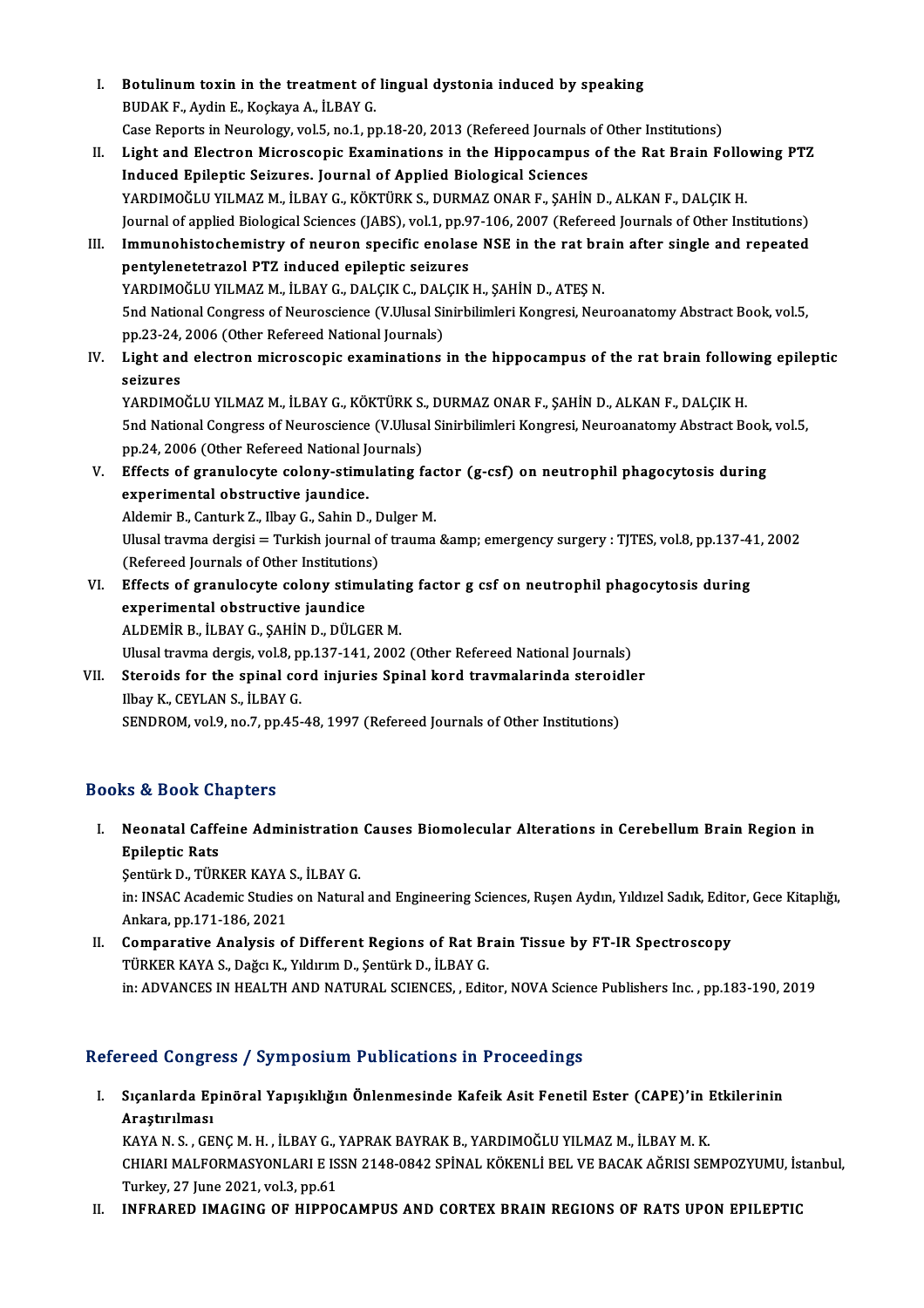## SEIZURES TÜRKERKAYAS., İLBAYG.,HUCKC. IV. INTERNATIONAL ISTANBUL SCIENTIFICRESEARCHCONGRESS, İstanbul,Turkey,2 -04April2021,vol.1, pp.233-234 IV. INTERNATIONAL ISTANBUL SCIENTIFIC RESEARCH CONGRESS, İstanbul, Turkey, 2 - 04 April<br>pp.233-234<br>III. Analysis of rat blood plasma after acute epileptic seizures by infrared spectroscopy<br>TÜRKER KAVA S. İLBAV C pp.233-234<br>Analysis of rat blood pl:<br>TÜRKER KAYA S., İLBAY G.<br>W. International Scientific ( Analysis of rat blood plasma after acute epileptic seizures by infrared spectroscopy<br>TÜRKER KAYA S., İLBAY G.<br>IV. International Scientific and Vocational Studies-Science and Health, Turkey, 7 - 10 November 2019<br>6 Aylık Wis TÜRKER KAYA S., İLBAY G.<br>IV. International Scientific and Vocational Studies-Science and Health, Turkey, 7 - 10 November 2019<br>IV. 6 Aylık Wistar Ve WAG/Rij (Absans Epilepsili) sıçanların beyin bokularının FT-IR spektro IV. International Scientific and Vocationa<br>6 Aylık Wistar Ve WAG/Rij (Absans<br>karşılaştırılması olarak incelenmesi<br>DAČCLK, İLBAYC, TÜRKER KAYA S 6 Aylık Wistar Ve WAG/Rij (Absa)<br>karşılaştırılması olarak incelenm<br>DAĞCI K., İLBAY G., TÜRKER KAYA S.<br>24 Husel Biyeleji kongresi Turkey 1 karşılaştırılması olarak incelenmesi<br>DAĞCI K., İLBAY G., TÜRKER KAYA S.<br>24. Ulusal Biyoloji kongresi, Turkey, 10 - 14 September 2018 V. Kafeinin Sıçan Beyni Hipokampüs Ve Serebellum Bölgelerinde Meydana Getirdiği Moleküler Değişikliklerin FT-IR Spektroskopisiyle İncelenmesi ŞentürkD.,Türker-Kaya S., İlbayG. Değişikliklerin FT-IR Spektroskopisiyle İncelenmesi<br>Şentürk D., Türker-Kaya S., İlbay G.<br>24. Ulusal Biyoloji Kongresi, Manisa, Turkey, 10 September 2018, pp.119<br>Tenik klenik enilentik nöhetlerin aven seğ ve sel beyin bemis Şentürk D., Türker-Kaya S., İlbay G.<br>24. Ulusal Biyoloji Kongresi, Manisa, Turkey, 10 September 2018, pp.119<br>VI. Tonik-klonik epileptik nöbetlerin sıçan sağ ve sol beyin hemisferlerindeki etkilerinin FT-IR<br>apektreskeni 24. Ulusal Biyoloji Kongresi, Manis<br><mark>Tonik-klonik epileptik nöbetle</mark>n<br>spektroskopisi ile incelenmesi<br><sup>Vilduum D. Türkor Kova S. İlbov G</sup> Tonik-klonik epileptik nöbetler<br>spektroskopisi ile incelenmesi<br>Yıldırım D., Türker-Kaya S., İlbay G.<br>24. Illucel Biyeleji Kongresi Maniss spektroskopisi ile incelenmesi<br>Yıldırım D., Türker-Kaya S., İlbay G.<br>24. Ulusal Biyoloji Kongresi, Manisa, Turkey, 10 September 2018, pp.113<br>SCIATALCIA GAUSED BV ERIDURAL AIR AETER EVTRADURAL SPI Yıldırım D., Türker-Kaya S., İlbay G.<br>24. Ulusal Biyoloji Kongresi, Manisa, Turkey, 10 September 2018, pp.113<br>VII. SCIATALGIA CAUSED BY EPIDURAL AIR AFTER EXTRADURAL SPINAL MASS EXCISION: A CASE 24. Ulusal<br>SCIATAL<br>REPORT<br>MALCOKI SCIATALGIA CAUSED BY EPIDURAL AIR AFT<br>REPORT<br>MALÇOK Ü. A. , ÇAKLILI M., İLBAY G., İLBAY M. K.<br>Servikal ve Tarakal Dejenarif Omurga Semnerunu REPORT<br>MALÇOK Ü. A. , ÇAKLILI M., İLBAY G., İLBAY M. K.<br>Servikal ve Torakal Dejenarif Omurga Sempozyumu, Turkey, 21 - 24 September 2017<br>Investigation of Age Pelated Effects of Absence Segiunes: an ETIP study. MALÇOK Ü. A. , ÇAKLILI M., İLBAY G., İLBAY M. K.<br>Servikal ve Torakal Dejenarif Omurga Sempozyumu, Turkey, 21 - 24 September 2<br>VIII. Investigation of Age-Related Effects of Absence Seziures: an FTIR study<br>TÜRKER KAYA S., İL Servikal ve Torakal Dejena<br>Investigation of Age-Rel<br>TÜRKER KAYA S., İLBAY G.<br>International Conference e International Conference on Biochemistry and Molecular Biology, Munich, Germany, 3 - 05 April 2017 TÜRKER KAYA S., İLBAY G.<br>International Conference on Biochemistry and Molecular Biology, Munich, Germany, 3 - 05 April 2017<br>IX. Investigation of the effects of different epileptic activities on cell membrane proteins revea International Conference<br>Investigation of the effection<br>diagnostic information<br>Turker S. Seversen M. <sup>ilho</sup> Investigation of the effects of differen<br>diagnostic information<br>Turker S., Severcan M., İlbay G., Severcan F.<br>12th International Congress on Aminoacide diagnostic information<br>Turker S., Severcan M., İlbay G., Severcan F.<br>12th International Congress on Aminoacids, Peptides and Proteins, Beijing, China, 01 August 2011, vol.41, pp.28 X. The side-effects of convulsive epileptic seizures and Carbamazepine therapy on bone tissues of 12th International Congress on Aminoacids, Peptides and Proteins, Beijing, China, 01 Au<br>The side-effects of convulsive epileptic seizures and Carbamazepine therapy<br>genetically-induced epileptic rats: An FTIR imaging and bi The side-effects of convulsive epileptic seizur<br>genetically-induced epileptic rats: An FTIR im<br>Garip S., EVIS Z., İLBAY G., Boskey A.L. , Severcan F.<br>Evnerimental Biology Meeting 2011 Weebington Vi genetically-induced epileptic rats: An FTIR imaging and biomechanical studies<br>Farip S., EVIS Z., İLBAY G., Boskey A. L. , Severcan F.<br>Experimental Biology Meeting 2011, Washington, Kiribati, 9 - 13 April 2011, vol.25<br>Const Garip S., EVİS Z., İLBAY G., Boskey A. L. , Severcan F.<br>Experimental Biology Meeting 2011, Washington, Kiribati, 9 - 13 April 2011, vol.25<br>XI. Genetik Olarak İndüklenmiş Epilepsinin Moleküler Etkilerin FTIR spektroskopisi Experimental Biology Meeting 2011, W<br>Genetik Olarak İndüklenmiş Epilep<br>Türker Görgülü S., İlbay G., Severcan F.<br>20. Illuasl Biyefirik Kangresi Öret Kitab Genetik Olarak İndüklenmiş Epilepsinin Moleküler Etkilerin FTIR spektroskopisi<br>Türker Görgülü S., İlbay G., Severcan F.<br>20. Ulusal Biyofizik Kongresi Özet Kitabı, Mersin, Turkey, 22 October 2008, vol.1, pp.51-52<br>Diserete W Türker Görgülü S., İlbay G., Severcan F.<br>20. Ulusal Biyofizik Kongresi Özet Kitabı, Mersin, Turkey, 22 October 2008, vol.1, pp.5:<br>XII. Discrete Wavelet Transform for Analysis of Spike-Wave Discharges in Rats<br>Ushayli E. 20. Ulusal Biyofizik Kongresi Özet Kitabı,<br>Discrete Wavelet Transform for Ana<br>Uebeyli E. D. , Ilbay G., ŞAHİN D., ATEŞ N.<br>20th Annual International Conference of Uebeyli E. D., Ilbay G., ŞAHİN D., ATEŞ N.<br>30th Annual International Conference of the IEEE-Engineering-in-Medicine-and-Biology-Society, Vancouver, Canada,20 -24August2008,pp.4680-4681 30th Annual International Conference of the IEEE-Engineering-in-Medicine-and-Biology-Society, Vancou<br>Canada, 20 - 24 August 2008, pp.4680-4681<br>XIII. The investigation of early molecular consequences of chemically induced e Canada, 20 - 24 August 2008, pp.4680-4681<br>The investigation of early molecular consequences of<br>Gorgulu S. T. , Kara N., Gunes Z., Ates N., Ilbay G., Severcan F.<br>60th Annual Meeting of the American Eniloney Seciety Calif 60th Annual Meeting of the American-Epilepsy-Society, California, United States Of America, 1 - 05 December 2006, vol.47, pp.234 Gorgulu S. T., Kara N., Gunes Z., Ates N., Ilbay G., Severcan F. XIV. An FTIR approach to investigate molecular changes induced by epilepsy vol.47, pp.234<br>An FTIR approach to investigate molecular changes induced<br>TÜRKER KAYA S., ATEŞ N., İLBAY G., güneş z., Kara N., SEVERCAN F.<br>WSEAS TRANSACTIONS on PJOLOCY and MEDICINE Creess 20, ...? An FTIR approach to investigate molecular changes induced by epilepsy<br>TÜRKER KAYA S., ATEŞ N., İLBAY G., güneş z., Kara N., SEVERCAN F.<br>WSEAS TRANSACTIONS on BIOLOGY and MEDICINE, Greece, 20 - 22 September 2005, vol.2, pp. TÜRKER KAYA S., ATEŞ N., İLBAY G., güneş z., Kai<br>WSEAS TRANSACTIONS on BIOLOGY and MEDIC<br>XV. Epilepsinin hücre membranı üzerine etkisi<br>Turkon Corsulu S. İlbay G. Sayanaan E WSEAS TRANSACTIONS on BIOLOGY an<br><mark>Epilepsinin hücre membranı üzeri</mark><br>Turker Gorgulu S., İlbay G., Severcan F.<br>IV. Ulugal Sininbilimləni Kongresi Turka Epilepsinin hücre membranı üzerine etkisi<br>Turker Gorgulu S., İlbay G., Severcan F.<br>IV. Ulusal Sinirbilimleri Kongresi, Turkey, 29 March 2005, vol.4, pp.6-7